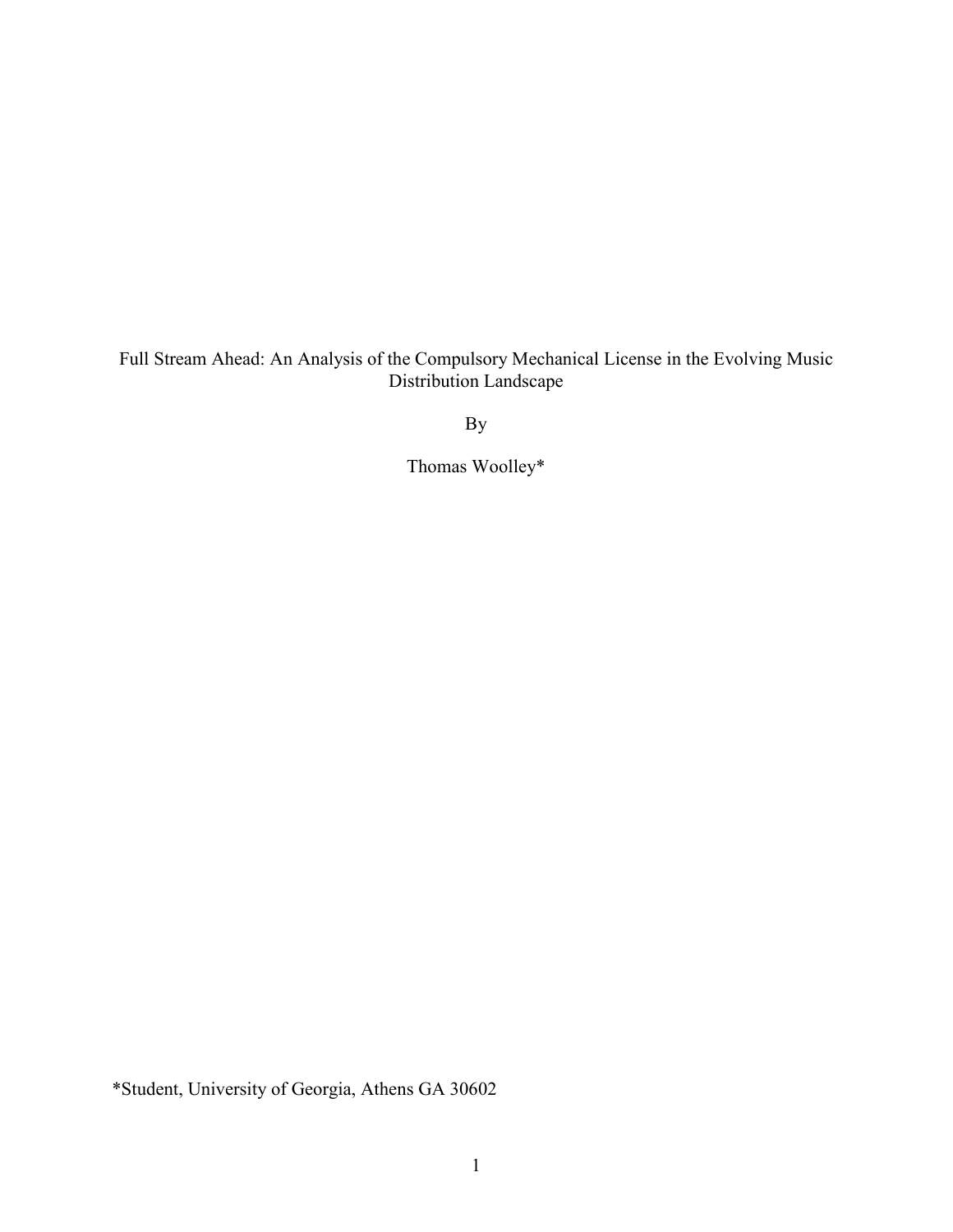# **Full Stream Ahead: An Analysis of the Compulsory License in the Evolving Music Distribution Landscape**

#### *Abstract:*

 *Copyright law modulates the balance between incentivizing original works of authorship and allowing for the dissemination of these works to the public. Congress strives to maintain this balance by granting to authors a limited-time monopoly to exercise certain exclusive rights tied to their creation. In the music industry, these rights are often licensed out, creating different streams of income for a copyright owner and shaping the overall music marketplace. As distribution technology has developed over the last century, Congress has introduced and amended various tools to govern these licensing transactions. Historically, these amendments have sought to accommodate the current state of the music marketplace while minimizing the disruptive impact on established industry practices. However, this standard is no longer justifiable. Interactive streaming has revolutionized the music distribution landscape. Despite posing an initial threat to the music industry, digital distribution technology offers an unprecedented opportunity to disintermediate the supply chain for recorded music and align the competing priorities of copyright law. Congress must facilitate this progress by relinquishing outdated licensing practices and embracing the new digital reality.*

## I. Introduction

 Music is particularly unusual amongst copyright goods as it embodies two, distinct copyright interests. First, there is the "musical work" which represents the collection of notes, lyrics, and melodies in a song, typically owned by a songwriter and their publisher. Additionally, there is the "sound recording" which represents the actual recorded, listenable version of the song. This right is typically controlled by a record company. Historically, Congress has governed the relationship between these two respective copyright owners with the compulsory mechanical license which authorizes *any* party to reproduce and distribute a musical work in the form of a sound recording. Despite major developments in the music marketplace, Congress has retained this license since its inception over a century ago. White its persistence has been called into question<sup>[1](#page-1-0)</sup>, as long as licensing transactions remained between music publishers and record companies, there was no compelling need for reform. However, this changed with the arrival of the digital era.

 Digital duplication technology has uprooted established industry practices and led to record companies' descension in the supply chain for recorded music. Interactive streaming has emerged as a new, viable form of distribution; however, this development has been hindered by the outdated compulsory mechanical license. Congress addressed these deficiencies with the 2018 Music Modernization Act. While this legislation implemented some much-needed reform, it failed to truly modernize the licensing structure for musical works. Interactive streaming has presented a completely new reality; and with it, an opportunity to reconcile the disparities between creative and commercial success. Despite this potential for growth, licensing transactions are bound by the same antiquated procedures and intermediaries from the age of physical distribution. Moving forward, Congress must adopt a more efficient licensing structure to promote creation and dissemination in the age of digital distribution.

<span id="page-1-0"></span> $\frac{1}{1}$ *See infra* part II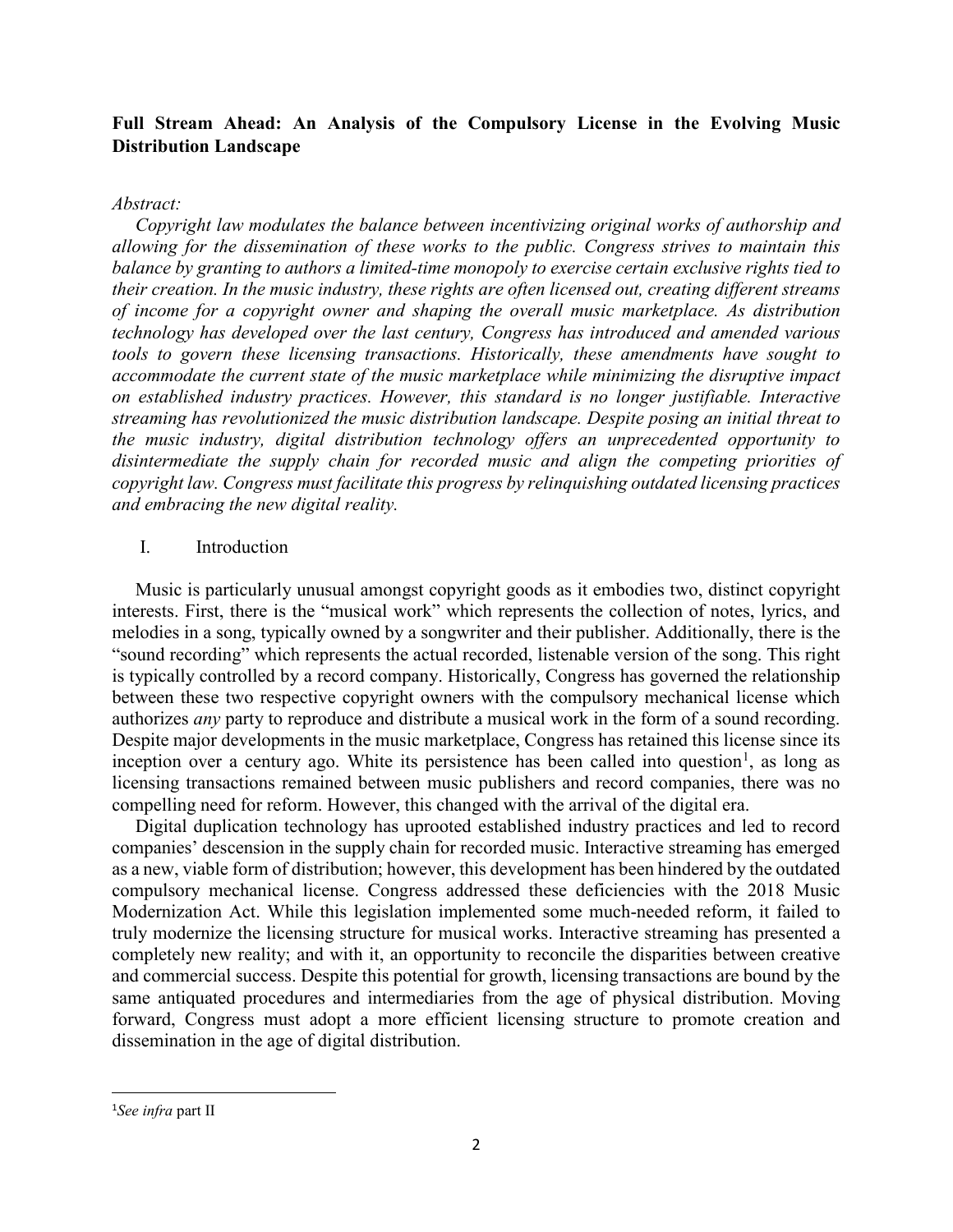Part I of this note will discuss the establishment of the compulsory mechanical license in the wake of early recording technology. Part II will explore the process and justification behind its amendment in the 1976 Copyright Act. Part III will examine the rise of interactive streaming and how the licensing structure for musical works has been adopted to the digital marketplace. Lastly, Part IV will analyze the efficacy of the Music Modernization Act in promoting the purpose of copyright law and discuss the future of the music distribution landscape.

### II. The Copyright Act of 1909

 While Congress has recognized exclusive rights in musical works since 1831, it wasn't until the turn of the [2](#page-2-0)0th century that our modern music copyright system began to take form.<sup>2</sup> By this time, early types of recording technology, like the player piano and the phonograph, were gaining traction and dramatically increasing the availability of music to the public. These new distribution mediums allowed for the fixation of musical compositions so that they could be played repeatedly on demand. [3](#page-2-1) This development spawned the momentous 1909 Copyright Act in which Congress extended authors' exclusive rights to include these "mechanical reproductions". <sup>[4](#page-2-2)</sup> Yet, one very important condition was applied. Congress implemented the *compulsory mechanical license,*  allowing *any* party to obtain the rights to reproduce and distribute a musical work once it is published, provided they submit a notice of intent through the U.S Copyright Office and supply the original author with the statutory royalty rate set by Congress. In 1909, this rate was set at a fixed 2-cents per copy.<sup>[5](#page-2-3)</sup> At the time, the compulsory license was viewed as a mechanism to combat exclusive licensing deals that could have monopolized the early recording industry; <sup>[6](#page-2-4)</sup> however, this justification has evolved, and remains a controversial topic to this day.

#### III. The Copyright Act of 1976

 The compulsory license played a critical role as the record industry developed throughout the first half of the 20th century. While the stringent federal licensing procedures were rarely used, the statutory royalty rate shadowed over private negotiations between record companies and music publishers.<sup>[7](#page-2-5)</sup> The vast majority of these negotiations were administered through the Harry Fox Agency: an entity designated by the National Music Publishers Association to issue mechanical licenses on behalf of its members. [8](#page-2-6) The courts have differed on whether HFA licenses constitute

l

<span id="page-2-0"></span><sup>2</sup> Robert P. Merges, *One Hundred Years of Solicitude Intellectual Property Law, 1900-2000*, 88 CALIF. L. REV. 2187, 2195 (2000); *see also* Act of Feb. 3, 1831, Ch. 16, Stat. 436.

<span id="page-2-1"></span><sup>&</sup>lt;sup>3</sup> White-Smith Music Publishing Co. v. Apollo Co., 209 U.S. 1, 9-18 (1908).

<span id="page-2-2"></span><sup>&</sup>lt;sup>4</sup> Act. of March 4, 1909, Ch. 320 § 1(e), 35 Stat. 1075, 1075-76 (repealed 1976).

<span id="page-2-3"></span><sup>5</sup> *Id.*

<span id="page-2-4"></span><sup>6</sup> Howard B. Abrams, *Copyright's First Compulsory License*, 26 SANTA CLARA COMPUTER & HIGH TECH L.J. 219- 220 (2010) (explaining the conventional understanding that the license was created out of fears that a manufacturer of player piano rolls would monopolize the piano roll market and shut out competitors).

<span id="page-2-5"></span> $<sup>7</sup>$  Statement of Marybeth Peters, The Register of Copyrights before the Subcommittee on Courts, the Internet, and</sup> Intellectual Property, Committee on the Judiciary, 108<sup>th</sup> Congress. 2 (2004) ("It is my understanding that the 'mechanical' license as structured under the 1909 Copyright Act was infrequently used until the era of tape piracy in the late 1960s").

<span id="page-2-6"></span><sup>8</sup> Timothy A Cohan, *Ghost in the Attic: The Notice of Intention to Use and the Compulsory License in the Digital Era*, 33 COLUM.J.L &THE ARTS, 508 (2010) (explaining that the Harry Fox Agency was empowered by the National Music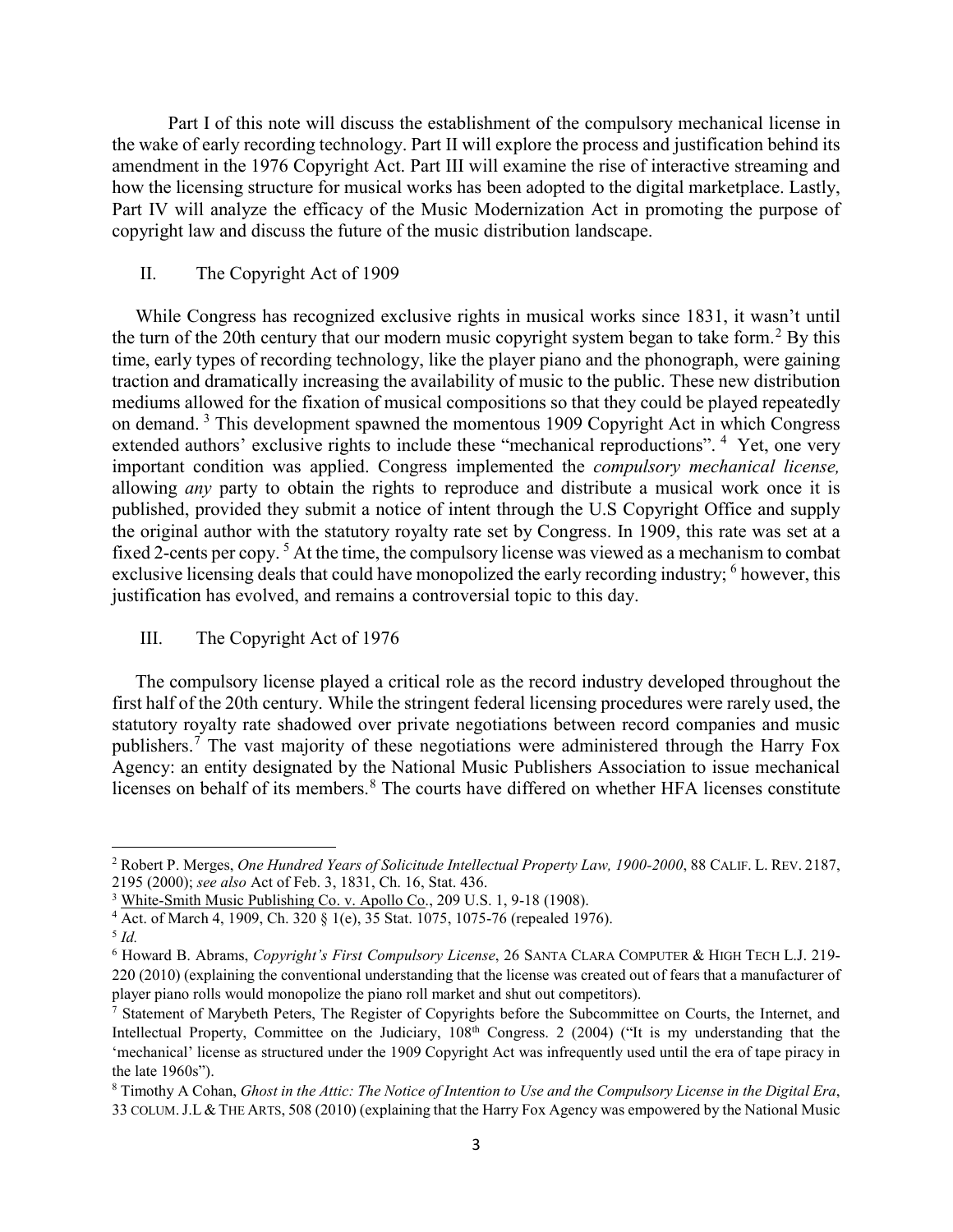a compulsory license under the provisions of the Copyright Act, or whether the negotiated modifications of these deals transform the contract into a voluntary agreement.<sup>[9](#page-3-0)</sup> Regardless, the compulsory license played an important role in setting the bounds for mechanical licensing transactions throughout the  $20<sup>th</sup>$  century.

In the late 1960's, the Copyright Office became flooded with notices of intent to obtain compulsory licenses. <sup>[10](#page-3-1)</sup> This sudden uptick was driven by "tape-copyists" who had gained un unfavorable reputation amongst the music industry as "pirates" and "bootleggers".<sup>[11](#page-3-2)</sup> Music publishers refused to accept these notices, contending that compulsory licensing did not extend to reproducing and distributing *exact* copies of records.[12](#page-3-3) Congress affirmed this position by recognizing an exclusive copyright in the *fixation* of sound recordings, distinct from the pre-existing musical works copyright which covers the underlying melody and accompanying lyrics.<sup>[13](#page-3-4)</sup> This distinction is a bit confusing and has played an important role in complicating the goals of dissemination that the compulsory license was designed to support. While some musical works and sound recordings are created simultaneously, others are produced years apart. Commonly a musical work will have multiple sound recording versions; for example, "Yesterday" by The Beatles has been reproduced and distributed by over 60 recording artists.<sup>[14](#page-3-5)</sup>

 Notably, Congress did not attach a statutory rate to the new sound recording copyright in 1971 as record companies, at the time, controlled all aspects of their distribution, interacting directly with the market, and essentially setting the price for recorded music.<sup>[15](#page-3-6)</sup> But as this price rose steadily with inflation, their licensing obligations to contributing songwriters remained fixed at a mere 2 cents per copy. This rate grew increasingly controversial as the record industry flourished throughout the  $20<sup>th</sup>$  century. <sup>[16](#page-3-7)</sup>

 $\overline{a}$ 

Publishers Association to issue mechanical licenses on behalf of its members and has served as the broker for thousands of music publishers).

<span id="page-3-0"></span><sup>&</sup>lt;sup>9</sup> *Id.* ("the courts have differed on whether the compulsory license is a practical tool or merely a "ghost in the attic").

<span id="page-3-1"></span><sup>&</sup>lt;sup>10</sup>Abrams, *supra* note 6. ("When tape piracy was flourishing, the "pirates" inundated the Copyright Office with notices of intention, many of which contained hundreds of song titles").

<span id="page-3-2"></span><sup>&</sup>lt;sup>11</sup> Peters, *supra* note 7. (explaining that rulings in the early 1970's sought to reconcile whether tape-copying of preexisting sound recordings was permitted under the compulsory licensing provisions of the Copyright Act, or whether tape-copyists were a common variety of bootleggers) also see Jacob Victor, *Reconceptualizing Compulsory Copyright Licenses*, 72 STANFORD LAW REVIEW, 943 (2020) (explaining that the record industry painted the tape industry as "pirates" who couldn't be trusted to abide by the compulsory licensing regime and Congress ultimately rejected the compulsory license proposal).

<span id="page-3-3"></span><sup>&</sup>lt;sup>12</sup> Peters, *supra* note 7. ("music publishers refused to accept such notices and any proffered royalty payments since they did not believe that reproduction and duplication of an existing sound recording fell within the scope of the compulsory license").

<span id="page-3-4"></span><sup>&</sup>lt;sup>13</sup> Act of Oct. 15, 1971, Pub. L. No. 92-140, 85 Stat. 391 (amended 1976) (establishing copyright in sound recording for the first time).

<span id="page-3-5"></span><sup>&</sup>lt;sup>14</sup> BMI Songview Repertoire Search (archived May  $25<sup>th</sup>$ , 2021)

<span id="page-3-6"></span><sup>&</sup>lt;sup>15</sup> S. Rep No. 92-72, at 6 (1971) (rejecting compulsory license proposals) ("It has been argued that such a provision would be an appropriate adjunct to the compulsory license provided the record industry by the mechanical royalty contained in the Copyright Act. The committee sees no valid parallel. The mechanical royalty the record company in effect receives the right to make use of raw material—in this instance a copyrighted song. The record label, the performing artist, musicians, and arrangers develop this song into the finished product—the recorded song. The committee sees no justification for the granting of a compulsory license to copy the finished product, which has been developed and promoted through the efforts of the record company and the artists").

<span id="page-3-7"></span><sup>&</sup>lt;sup>16</sup>Victor, *supra* note 11. (explaining that the fixed rate was "unable to account for inflation" as access expanding technologies flourished throughout the  $20<sup>th</sup>$  century).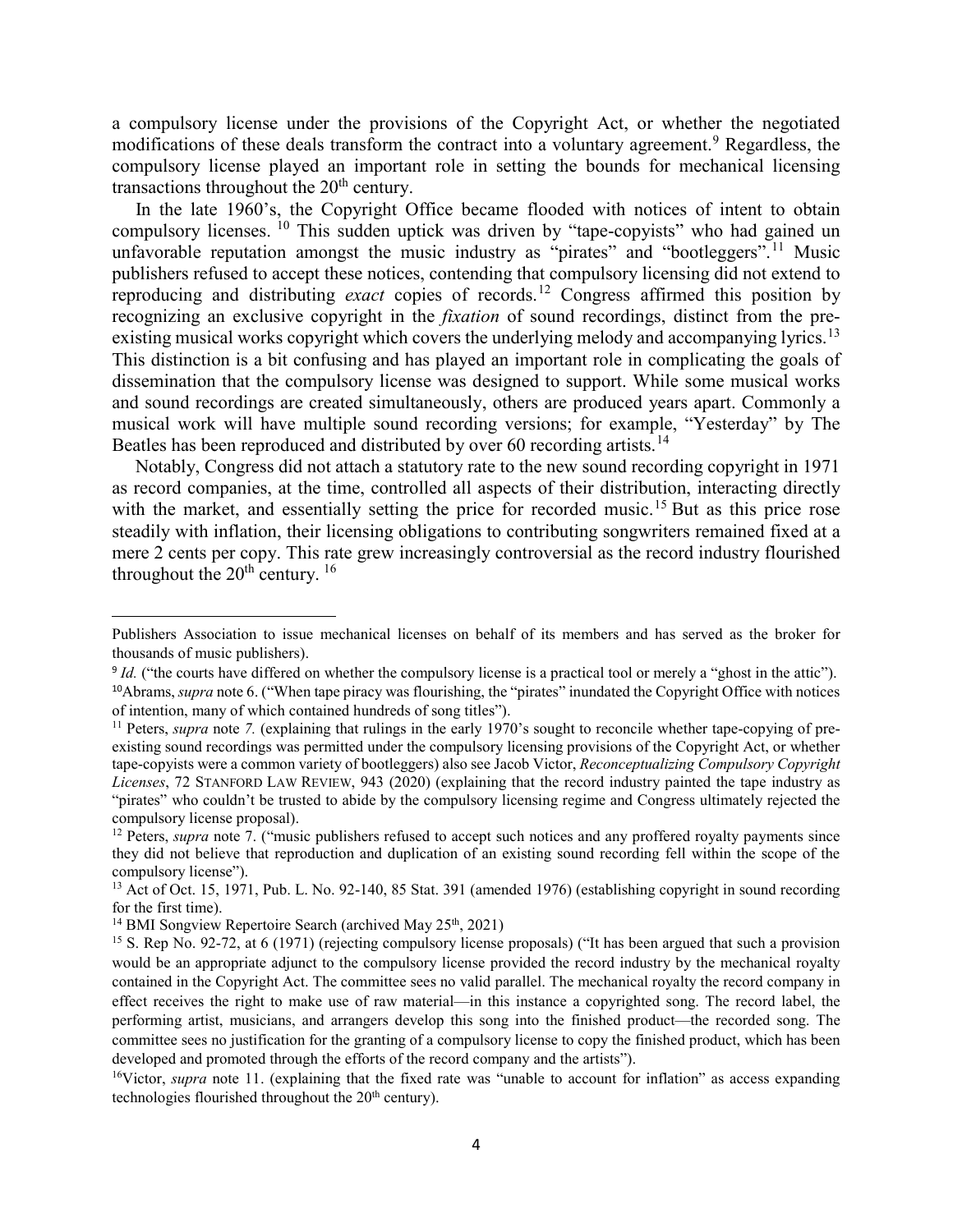Leading up to the overhaul of the Copyright Act in 1976, Congress considered the complete elimination of the compulsory licensing regime; contending that songwriters should be able to exploit the market value of their work as the threat of monopolization in the recording industry was no longer apparent.<sup>[17](#page-4-0)</sup> This proposal was faced with backlash from various stakeholders in the music industry, most notably record companies, who argued that the elimination of statutory licensing would unnecessarily disrupt established industry practices. <sup>[18](#page-4-1)</sup> As a result, the Judiciary Committee's focus shifted away from whether to retain the license, and toward amending its outdated provisions<sup>19</sup>. Congress executed this reform pursuant to the overhaul of the Copyright Act in 1976. Section 115 of the new Copyright Act updated the compulsory licensing regime by clarifying ambiguous provisions and altering the statutory ratemaking procedures. Congress eliminated the fixed 2-cent rate and established an administrative entity, The Copyright Royalty Tribunal<sup>[20](#page-4-3)</sup>, that would re-visit and adjust mechanical rates every 10 years based on a set of 4 policy-oriented factors. [21](#page-4-4) Although the "relative roles" factor was cited as justification for keeping statutory rates artificially  $low^{22}$  $low^{22}$  $low^{22}$ , the section 115 compulsory license was widely viewed as an effective mechanism to govern mechanical licensing transactions over the next 2 decades. As Judge Marybeth Peters, one of the longest serving Registers of Copyrights in American history<sup>[23](#page-4-6)</sup>, acknowledged, "As long as the function of Section 115 was simply to set the rates for licenses between music publishers and record companies that wished to make and distribute sound recordings … there was no compelling need to change the system. "[24](#page-4-7) With the arrival of the digital era, however, this dynamic was bound to change.

 $\overline{\phantom{a}}$ 

<span id="page-4-0"></span><sup>&</sup>lt;sup>17</sup> H. Comm. on the Judiciary, 87-64, at 33 (1961) (explaining that, in 1961, following a 6-year study on the problems of the then existing Copyright Act, the Register of Copyrights proposed that the statutory mechanical licensing be abandoned. The Register noted that "the danger of a monopoly in the situation existing in 1909 was apparently the sole reason for the compulsory license" and that this reason was no longer valid).

<span id="page-4-1"></span><sup>&</sup>lt;sup>18</sup> H. Comm. on the Judiciary, 89<sup>th</sup> Congress, Supplementary Report of the Register of Copyright on the General Revisions of U.S Copyright Law (1965), ("it became apparent that record producers, small and large alike, regard the compulsory license as too important to their industry to accept its outright elimination").

<span id="page-4-2"></span><sup>19</sup> H. Rep. No. 94-1476, at 107 (1976), citing H. Rep. No. 83, at 70-67 (1967) ("a compulsory licensing system is still warranted as a condition for the rights of reproducing and distributing phonorecords of copyrighted music… but the present system is unfair and unnecessarily burdensome on copyright owners, and that the present statutory rate is too  $low$ ").

<span id="page-4-3"></span><sup>&</sup>lt;sup>20</sup> In 1993, Congress passed the Copyright Royalty Tribunal Reform Act of 1993, Pub. L. No. 103-198, 107 Stat. 2304, which eliminated the Copyright Royalty Tribunal and replaced it with a system of *ad hoc* Copyright Arbitration Royalty Panels (CARPs) administered by the Librarian of Congress. Then, in 2004, Congress passed The Copyright Royalty and Distribution Reform Act, Pub. L 108-419, 108 Stat. 2341, which replaced the arbitration panels with three, full-time Copyright Royalty Judges, known as the Copyright Royalty Board.

<span id="page-4-4"></span><sup>&</sup>lt;sup>21</sup> An Act for the general revision of the Copyright Law, Pub. L. No. 94-553, 90 Stat. 2541 (1976; effective Jan. 1, 1978).

<span id="page-4-5"></span><sup>&</sup>lt;sup>22</sup> Adjustment of Royalty Payable Under Compulsory License for Making and Distributing Phonorecords; Rates and Adjustment of Rates, 46 Fed. Reg. 10,466 (Feb. 3, 1981) (Though songwriters provide the "essential input in the form of the musical composition, the record labels' role was far greater when it came to the "opening of new markets for creative expression and media for its communication").

<span id="page-4-7"></span><span id="page-4-6"></span><sup>23</sup> U.S Copyright Office, *Marybeth Peters, 1944-2010*, https://www.copyright.gov/about/registers/peters/peters.html <sup>24</sup> Statement of Marybeth Peters, The Register of Copyrights before the Subcommittee on Courts, the Internet, and Intellectual Property, Committee on the Judiciary, 109th Congress. 1 (2005), *Music Licensing Reform*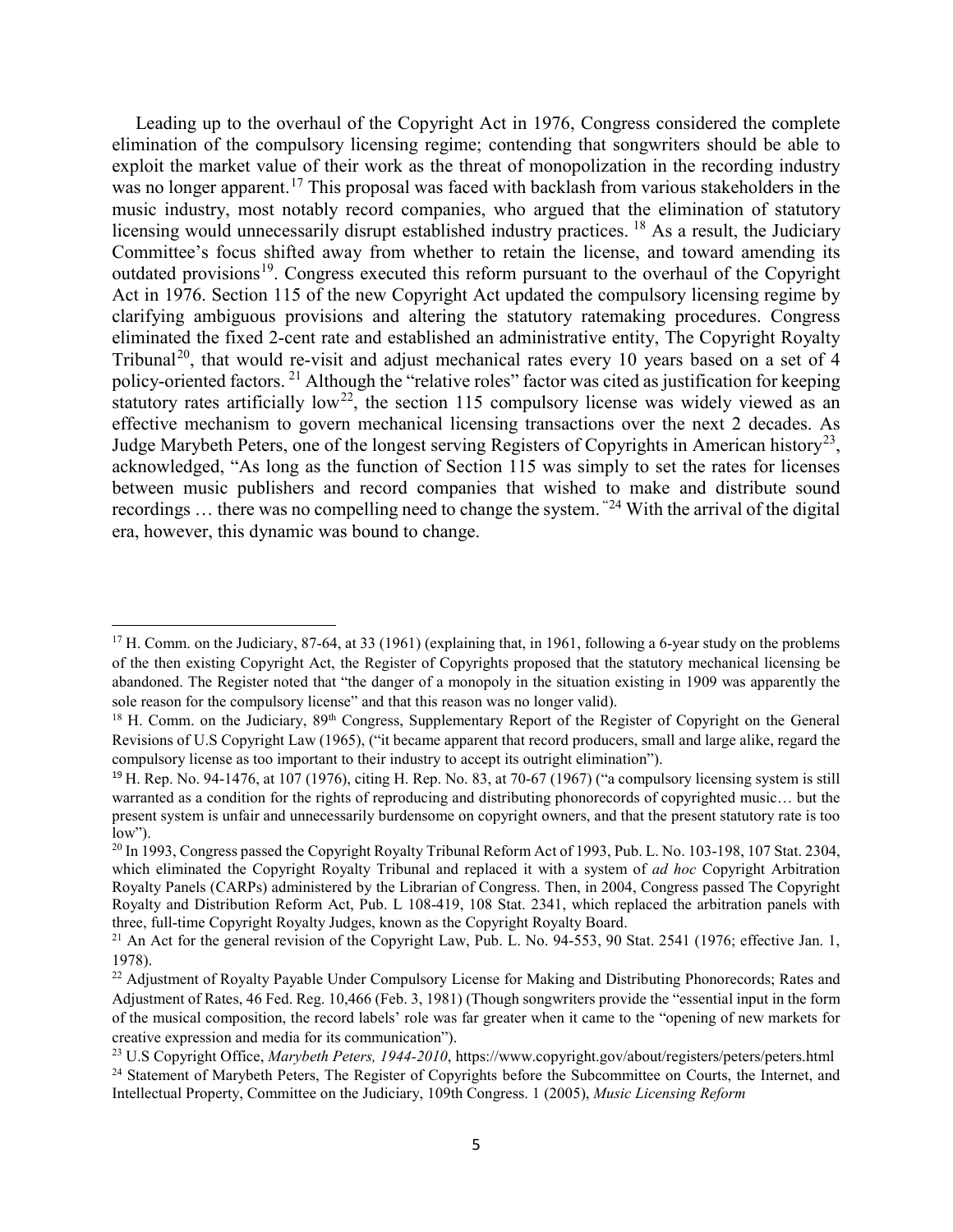#### IV. The Music Modernization Act

 By the mid 1990's, it seemed clear that the electronic transmission of sound recordings would revolutionize the music distribution landscape. Recognizing the implications of this new technology, Congress enacted the Digital Performance Rights Act of 1995 to broaden and clarify copyright owners' exclusive rights in the digital ream. This legislation coined a new term of art, the "digital phonorecord delivery" or "DPD", to describe a digital transmission that would require a license for both a sound recording and the underlying musical work.<sup>[25](#page-5-0)</sup> Despite these added protections, record companies still lacked a viable way to monetize the digital duplication of sound recordings, leading to a 15-year structural decline in the music industry where accessibility soared, and compensation diminished.<sup>[26](#page-5-1)</sup> But in the late 2000's viable forms of interactive streaming emerged as a promising alternative to illegal file-sharing, offering users unlimited access to high quality music in exchange for a monthly subscription fee . Ironically, the service that pioneered this model was Rhapsody, a company that merged with Napster: the "industry-destroying genie" largely responsible for the downturn of the early 2000's.<sup>[27](#page-5-2)</sup> Eventually, services like Spotify and Apple Music followed in Rhapsody's wake, solidifying the subscription-model as a dominant form of music consumption.

 By allowing users to make server copies of songs through 'streaming', these services simultaneously implicate the rights in both sound recordings *and* the underlying musical work. Thus, in 2009, the Copyright Royalty Board approved a settlement establishing that streaming services would pay mechanical royalties for on-demand streams and conditional downloads under the terms of the section 115 compulsory license in addition to licensing fees for the "master-use" of sound recordings. [28](#page-5-3) Notably, this agreement dislodged the mechanical licensing relationship between record companies and music publishers. Unlike the digital *download* model in which record companies "pass-through" mechanical royalties on behalf of services like iTunes, *streaming* services compensate the owners of sound recording and musical works separately. This alteration to the licensing structure has complicated the relationship between songwriters and streaming services as the subscription-model has grown in prominence over the last decade.

 Because a DPD constitutes both a performance *and* a mechanical reproduction of a musical work<sup>[29](#page-5-4)</sup>, streaming services are required to compensate songwriters through two separate royalty payments. While streaming services can efficiently clear songwriters' performance rights through

 $\overline{\phantom{a}}$ 

<span id="page-5-0"></span><sup>&</sup>lt;sup>25</sup> Digital Performance Right in Sound Recordings Act of 1995, Pub L. No. 104-39, 109 Stat. 336.

<span id="page-5-1"></span><sup>26</sup> Lisa Yang, Heath P. Terry, Masaru Sugiyama, Simona Jankowski, and Heather Bellini, The Goldman Sachs Group Inc., "*Music in The Air*" (2020) ("as of prior to 2015, the recorded music industry had experienced a 15-year structural decline due to piracy").

<span id="page-5-2"></span><sup>27</sup> Steve Knopper, *Appetite for Self-Destruction: The Spectacular Crash of the Record Industry in the Digital Age* (2017) (calling Napster an "industry-destroying genie", also explaining that Napster correctly identified that the future of music was online).

<span id="page-5-3"></span><sup>&</sup>lt;sup>28</sup> Determination of Royalty Rates and Terms for Making and Distributing Phonorecords (Phonorecords III) 82 Fed. Reg. 15,299 (March 28, 2017) (explaining that the 2009 CRB-approved Phonorecords I settlement between digital music services and the NMPA established that the section 115 compulsory license would cover on demand streams and conditional downloads).

<span id="page-5-4"></span><sup>&</sup>lt;sup>29</sup>37 CFR § 210.12(c). ("A digital phonorecord delivery means each individual delivery of a phonorecord by digital transmission of a sound recording that results in a specifically identifiable reproduction by or for any transmission recipient of a phonorecord of that sound recording, regardless of whether the digital transmission is also a public performance of the sound recording or any musical work embodied therein").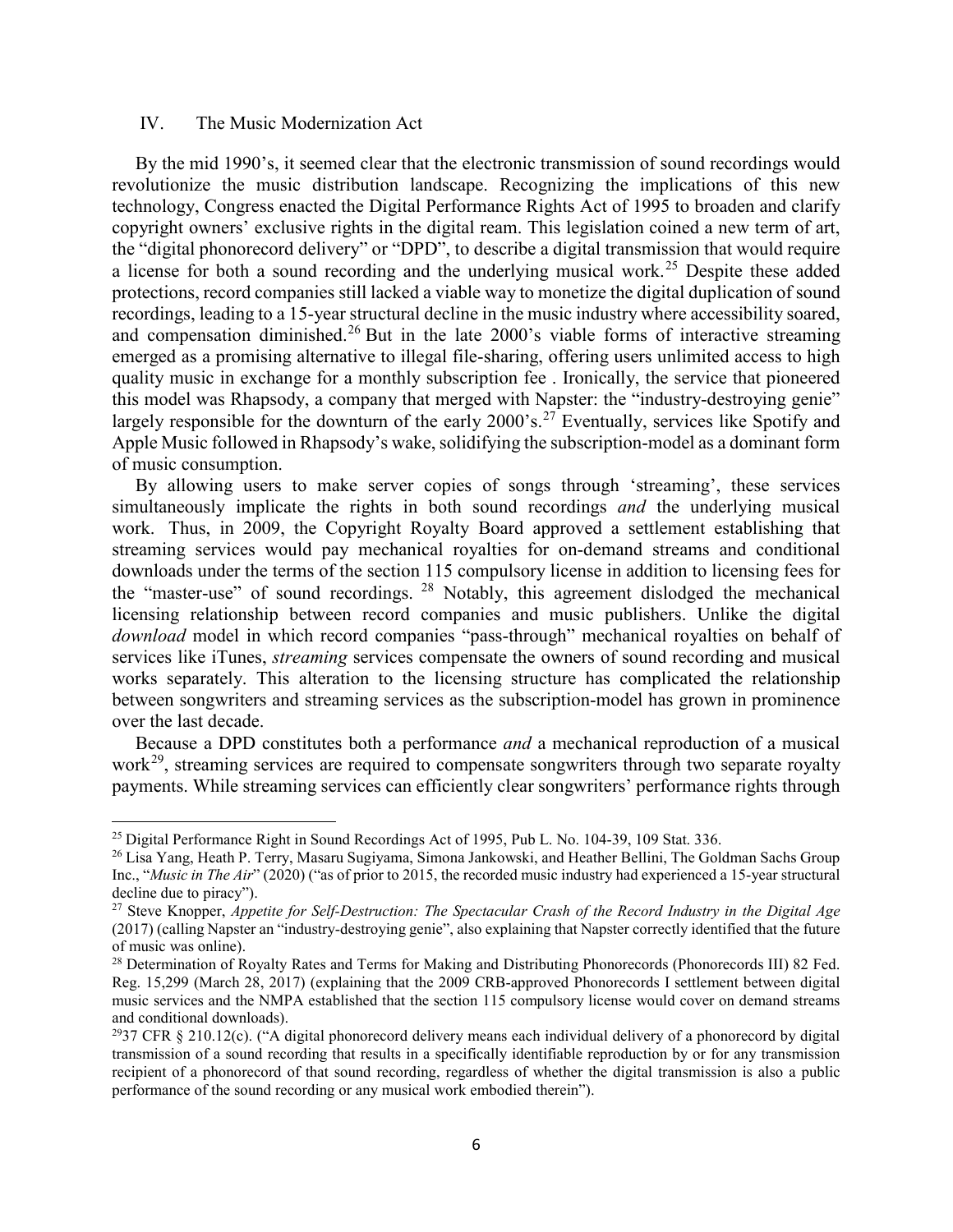blanket-licensing deals with Performance Rights Organizations, the lack of a similar infrastructure to facilitate mechanical licensing proved to be a costly omission. Services like Spotify and Apple turned to the Harry Fox Agency; however, the unprecedented amount of works available to the public, paired with the burdensome individual notice requirement, deterred their efficiency in obtaining the required licenses.<sup>[30](#page-6-0)</sup> As a result, these streaming services accrued a 'black box' of unclaimed royalties and faced a series of costly litigation for their failure to compensate songwriters.<sup>[31](#page-6-1)</sup>

 Congress addressed this oversight by establishing the Mechanical Licensing Collective, commonly referred to as the MLC, pursuant to the 2018 Music Modernization Act.<sup>[32](#page-6-2)</sup> The MLC is a non-profit organization, funded by eligible streaming services, designed to administer blanket mechanical licenses on behalf of songwriters. While the concept of blanket mechanical licensing was originally proposed by the U.S Copyright Office in 2006, the bill was never enacted, and thus expired.<sup>33</sup>12 years later, Congress has finally standardized the collective administration that commonly took place through the Harry Fox Agency; which, coincidentally, received a substantial contract to become the MLC's primary vendor.<sup>[34](#page-6-4)</sup> In February of 2021, the MLC received its first payment of \$424 million worth of historical, unmatched royalties from a collection of 20 different streaming services.<sup>[35](#page-6-5)</sup> Clearly, collective administration will improve mechanical licensing transactions in the digital age; however, identifying songwriters was not the only complication with section 115's adoption to the streaming era.

 As the Copyright Royalty Board recently acknowledged, the lack of a statutory rate for sound recordings has allowed record companies to extract more than their fair share of royalties in negotiations with streaming services.<sup>[36](#page-6-6)</sup> While the mechanical rate often serves as an effective ceiling in negotiations for the use of musical works, sound recording owners are free to bargain the terms of 'master use' licenses with no statutory restrictions. [37](#page-6-7) This discrepancy has become quite apparent as record labels have descended in the supply chain for recorded music, compelling Congress to replace its policy-oriented ratemaking approach with an across the board "willing-buyer/willing-seller standard".<sup>[38](#page-6-8)</sup> This new, free-market benchmark is meant to reconcile the

 $\overline{\phantom{a}}$ 

<span id="page-6-0"></span><sup>30</sup> Erin M. Jacobson, *Spotify May Have to Pay Songwriters \$345 Million*, Forbes (July 19th, 2017) https://www.forbes.com/sites/legalentertainment/2017/07/19/spotify-may-have-to-pay-songwriters-345 million/?sh=5a7c33f8193d.

<span id="page-6-1"></span><sup>31</sup> *Id.*

<span id="page-6-2"></span><sup>32</sup> The Mechanical Licensing Collective, *About Us,* [https://www.themlc.com/our-story.](https://www.themlc.com/our-story)

<span id="page-6-3"></span><sup>&</sup>lt;sup>33</sup>Reforming Section 115 of the Copyright Act for the Digital Age, Hearing Before the Subcomm, on Courts, the Internet, and Intellectual Property, 109<sup>th</sup> Cong. (2007) (Statement of Marybeth Peters).

<span id="page-6-4"></span><sup>&</sup>lt;sup>34</sup> Paul Resnikoff, *Mechanical Licensing Collective Hands Juicy Contract to HFA*, Digital Music News, (Nov. 27<sup>th</sup>, 2019). *available at:* https://www.digitalmusicnews.com/2019/11/27/hfa-mechanical-licensing-collective-contract/

<span id="page-6-5"></span><sup>35</sup> Chris Eggertson, *The MLC Receives over \$424 Million in Unmatched 'Black-Box' Streaming Royalties*, Billboard, (Feb. 16th, 2021). *available at:* https://www.billboard.com/articles/business/publishing/9526741/mechanicallicensing-collective-receives-over-424-million-unmatched-royalties-streaming-services

<span id="page-6-6"></span><sup>36</sup> *Johnson v. Copyright Royalty Board,* No. 19-1028 (D.C Cir. 2020). ("The Board found that the Phonorecords II mechanical license royalties were too low and that the sound recording rightsholders were extracting more than their fair share of royalties").

<span id="page-6-7"></span><sup>37</sup> *Id.*

<span id="page-6-8"></span><sup>38</sup> Orrin G. Hatch-Bob Goodlatte Music Modernization Act, Pub. L. 115-264 § 102(a)(1)(B), 132 Stat. 3676, 3680 (2018) (codified at 17 U.S.C  $\S$  115(c)(1)(F)(2018) (the amendments to subsection (c) change the current rate-setting standard from that currently found at 801(b) to the "willing buyer / willing seller" standard).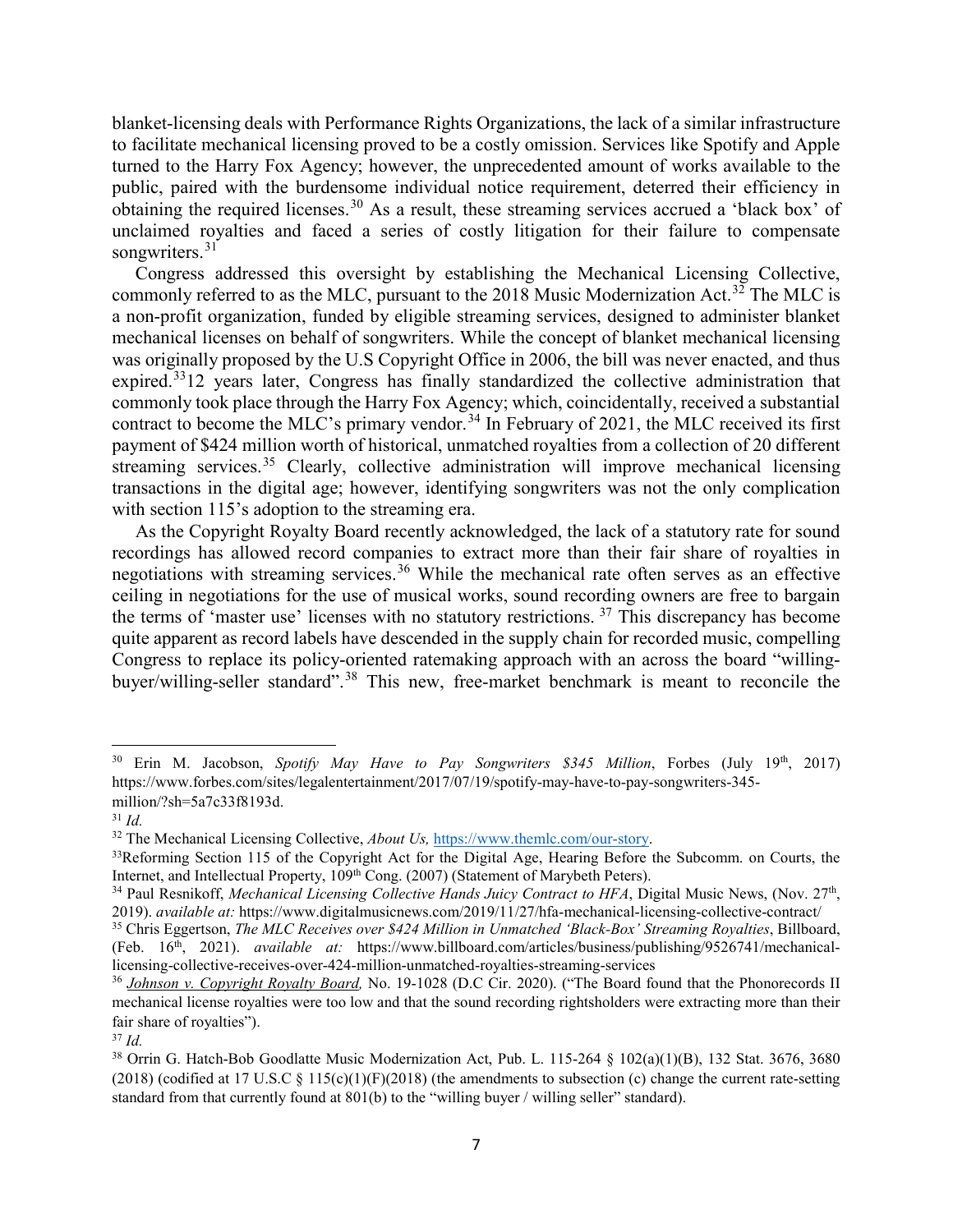disparity between musical works and sound recording royalties by increasing statutory rates by 44% over the next 5 years.  $39$ 

 This altered rate making approach, paired with the formation of the Mechanical Licensing Collective, further contributes to the evolving function of the compulsory mechanical license in regulating music distribution. While historically, this license has supported both antitrust and policy-oriented goals; recent legislation has indicated a strictly, liability-rules based justification for the retention of the licensing regime.<sup>[40](#page-7-1)</sup> Under this rationale, section 115 persists solely to bypass costly or unfeasible licensing transactions in situations that would otherwise lead to market failures. Although this justification is consistent with prevailing theories for compulsory licensing in other Copyright industries<sup>[41](#page-7-2)</sup>, it raises questions over the efficacy of recent, legislative reform.

#### V. Analysis of the Compulsory Mechanical License in the Digital Age

 Virtually every other country that at one point offered a similar compulsory licensing regime has eliminated that provision in favor of collective administration.<sup>[42](#page-7-3)</sup> Foreign collective management organizations like GEMA and CISAC, are authorized to negotiate licenses and collect royalties for most, if not all, of the exclusive rights for the Copyright owners that they represent.<sup>[43](#page-7-4)</sup> The creation of such an organization aligns with Marybeth Peters' 2005 Music Reform Act Proposal in which she suggested that existing Performance Rights Organizations evolve to become 'Music Rights Organizations' that handle licensing negotiations for digital performances, reproduction, and distribution of musical works.<sup>[44](#page-7-5)</sup> The formation of an "MRO" would help realign our licensing structure with the global framework for digital transactions *and* ease the burden on streaming services by creating a "one-stop shop" for all, privately negotiated licenses.

 While the Music Modernization Act rightfully established collective licensing, it did not consolidate the administration of rights in musical works. While performance and mechanical reproduction are distinct rights and have historically been treated as such; in the world of interactive streaming, they both fall under the classification of a DPD. The designation of a distinct, *mechanical* licensing collective seems unnecessary considering the existing connection between songwriters and streaming services (PROs). Additionally, in ratemaking decisions, the Copyright Royalty Board calculates an "all-in" rate, effectively combining public performance and mechanical royalties into one payable pool. Ultimately, both royalty payments end up in the hands

l

<span id="page-7-0"></span><sup>39</sup> Music Business Worldwide, *Major Victory for Songwriters as U.S Streaming Royalty Rates Rise 44%*, (January 27th, 2018). *available at:* https://www.musicbusinessworldwide.com/major-victory-songwriters-us-mechanical-rateswill-rise-44-2018/

<span id="page-7-1"></span><sup>40</sup> Victor, *supra* note 11. (explaining that policymakers now seem to view compulsory licensing as justified only in the face of transaction-cost-based market failures and have begun privileging market mimicking over copyright policy when choosing royalty rates) *see also Ian* Ayres & Eric Talley, *Solomonic Bargaining: Dividing a Legal Entitlement to Facilitate Cosean Trade*, 104 YALE L.J 1027, 1032 (1995) (explaining that the conventional understanding is that liability rules are "market-mimicking").

<span id="page-7-2"></span> $41$  17 U.S.C  $\S$  111 (1976) (establishing cable and satellite rebroadcast compulsory licenses).

<span id="page-7-3"></span><sup>42</sup> Peters, *supra* note 1. *("*Virtually all other countries which at one time provided a compulsory license for reproduction and distribution of phonorecords of nondramatic musical works have eliminated that provision in favor of private negotiations and collective licensing administration").

<span id="page-7-4"></span><sup>&</sup>lt;sup>43</sup> GEMA, Statutes and Distribution Plan (Sept. 30<sup>th</sup>, 2020) *available at:* [https://www.gema.de/en/statutes-distribution](https://www.gema.de/en/statutes-distribution-plan)[plan.](https://www.gema.de/en/statutes-distribution-plan) *see also* CISAC, Statutes, (May 28th, 2020) *available at*: https://www.cisac.org/services/business-andgovernance/statutes

<span id="page-7-5"></span><sup>44</sup> Peters, *supra* note 1.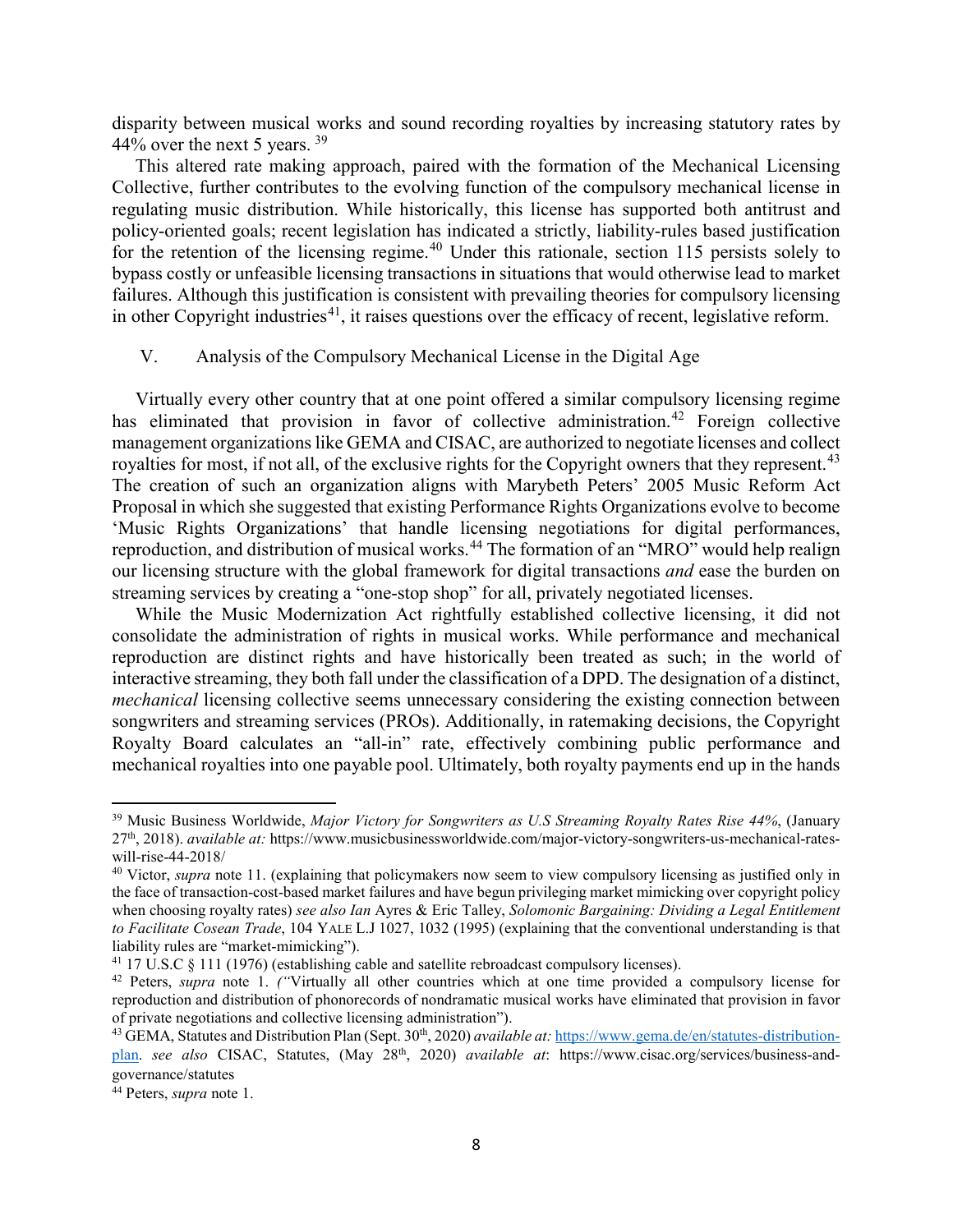of songwriters; the creation of an additional intermediary seems to just clog up more money in the administrative process. Streaming services now face the added burden of funding the MLC and songwriters must register their works in an additional database. Simply appointing PROs as the designated agent for all streaming royalties could have improved the welfare of both parties *and* made it easier to truly restore the free market for the use musical works.

 As previously mentioned, liability-rules based compulsory licensing is justified in situations where individual negotiations with numerous, disparate rightsholders is either too costly or unfeasible. However, collective administration eliminates this concern through the use of blanket licensing. Despite both being subject to collective administration, performance and mechanical royalty rates are still determined by statutory decisions. Perhaps the persistence of statutory ratemaking is not out of necessity, but rather, fear as to what would happen if *two* separate entities were suddenly able to engage in free-market negotiations. Designating PROs as the "one-stop shop" for interactive streaming services to license musical works would help eliminate this uncertainty.

 While the "market-mimicking" standard represents a much-needed improvement for songwriter royalties, the resulting 44% increase in mechanical rates has dangerous implications on the sustainability of streaming services which have historically failed to register profitability.<sup>[45](#page-8-0)</sup> As Judge David Strickler, one of the three acting members of the Copyright Royalty Board, recently acknowledged: the increase in mechanical rates could imperil the existence of streaming services altogether if record companies decide to keep their rates artificially high.<sup>[46](#page-8-1)</sup> The mounting tension between record companies and streaming services contributes to the growing potential for disintermediation in the supply chain for recorded music.

 As we have witnessed in the video industry, copyright owners have increasingly retained their rights by releasing content directly to consumers on digital platforms. A similar development in the music industry could unfold in one of two ways. Record companies could increase their equity in streaming services<sup>[47](#page-8-2)</sup> and gradually regain control over distribution. As Judge David Strickler noted, the recent uncapping of the "all-in" royalty rate could accelerate this course of development. On the other hand, artists could bypass record companies altogether by releasing music directly on digital platforms. Digital technology has eliminated many of the barriers associated with creating and distributing music to the public. This option may be preferable for artists looking to dissociate from the established industry titans. Regardless of how it unfolds, this sort of disintermediation would provide more direct and transparent licensing transactions by re-establishing sound recording owners as the primary distributors of recorded music. This development would help align the interests of the parties responsible for creating and disseminating music to the public. As the digital distribution landscape evolves, Congress must ensure that the licensing structure for musical works is positioned to accommodate this progress.

l

<span id="page-8-0"></span><sup>&</sup>lt;sup>45</sup> Tim Ingham, *Spotify is Profitable. How did That Happen*?, Rolling Stone, (Nov.  $12<sup>th</sup>$ , 2019).

<span id="page-8-1"></span><sup>46</sup> Phonorecords III, *Supra* note 27. ("Judge Strickler further reasoned that uncapping the total content cost prong could imperil the existence of the interactive streaming services. Specifically, the sound recording copyright owners 'may decide to keep their rates high despite the increase in mechanical rates').

<span id="page-8-2"></span><sup>&</sup>lt;sup>47</sup> In 2008, Spotify issued stock to the three major record labels and some independents as part of their licensing agreements.